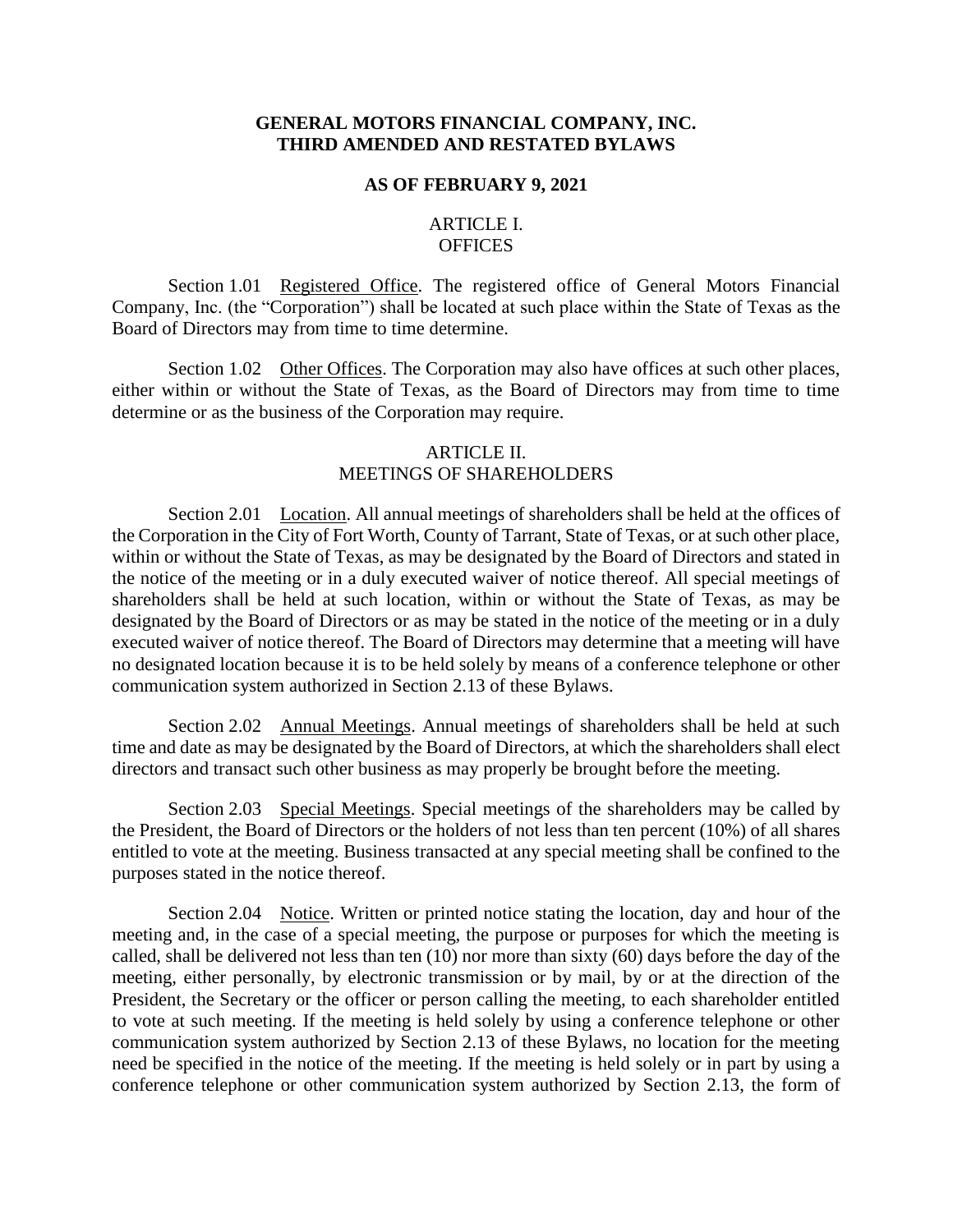communication system to be used for the meeting and the means for accessing the communication system must be stated in the notice.

Section 2.05 Quorum. The holders of a majority of the shares entitled to vote, represented in person or by proxy, shall constitute a quorum at meetings of shareholders, except as may otherwise be provided in the Corporation's Second Amended and Restated Certificate of Formation, as amended (the "Certificate of Formation") in accordance with Section 21.358 of the Texas Business Organizations Code, as amended (the "TBOC"). Unless otherwise provided in the Certificate of Formation, once a quorum is present at a meeting of the shareholders, the shareholders represented in person or by proxy at the meeting may conduct such business as may be properly brought before the meeting until it is adjourned, and the subsequent withdrawal from the meeting by any shareholder or the refusal of any shareholder represented in person or by proxy to vote shall not affect the presence of a quorum at the meeting. Unless otherwise provided in the Certificate of Formation, the shareholders represented in person or by proxy at any meeting of the shareholders at which a quorum is not present may adjourn the meeting until such time and to such place as may be determined by a vote of the holders of a majority of the shares represented in person or by proxy at that meeting. At such adjourned meeting at which a quorum shall be present or represented, any business may be transacted that might have been transacted at the meeting as originally notified and called.

Section 2.06 Votes Required for Action. With respect to any matter, other than the election of directors or a matter for which the affirmative vote of the holders of a specified portion of the shares entitled to vote is required by the TBOC, the affirmative vote of the holders of a majority of the shares entitled to vote on that matter and represented in person or by proxy at a meeting of shareholders at which a quorum is present shall be the act of the shareholders, unless otherwise provided by the Certificate of Formation in accordance with the TBOC. Unless otherwise provided in the Certificate of Formation in accordance with the TBOC, directors shall be elected by a plurality of the votes cast by the holders of shares entitled to vote in the election of directors at a meeting of shareholders at which a quorum is present.

Section 2.07 Voting Rights. Each outstanding share, regardless of class, shall be entitled to one vote on each matter submitted to a vote at a meeting of shareholders, except to the extent that the voting rights of the shares of any class are limited or denied by the Certificate of Formation or the TBOC.

Section 2.08 Proxies. A shareholder may vote in person or by proxy executed in writing by the shareholder. A telegram, telex, cablegram or other form of electronic transmission, including telephonic transmission, by the shareholder, or a photographic, photostatic, facsimile or similar reproduction of a writing executed by the shareholder is considered an execution in writing for purposes of this Section. Any electronic transmission must contain or be accompanied by information from which it can be determined that the transmission was authorized by the shareholder. No proxy shall be valid after eleven (11) months from the date of its execution unless otherwise provided in the proxy. Each proxy shall be revocable unless the proxy form conspicuously states that the proxy is irrevocable and the proxy is coupled with an interest.

Section 2.09 List of Shareholders. The officer or agent having charge of the stock transfer books shall prepare, not later than the eleventh  $(11<sup>th</sup>)$  day before the date of each meeting of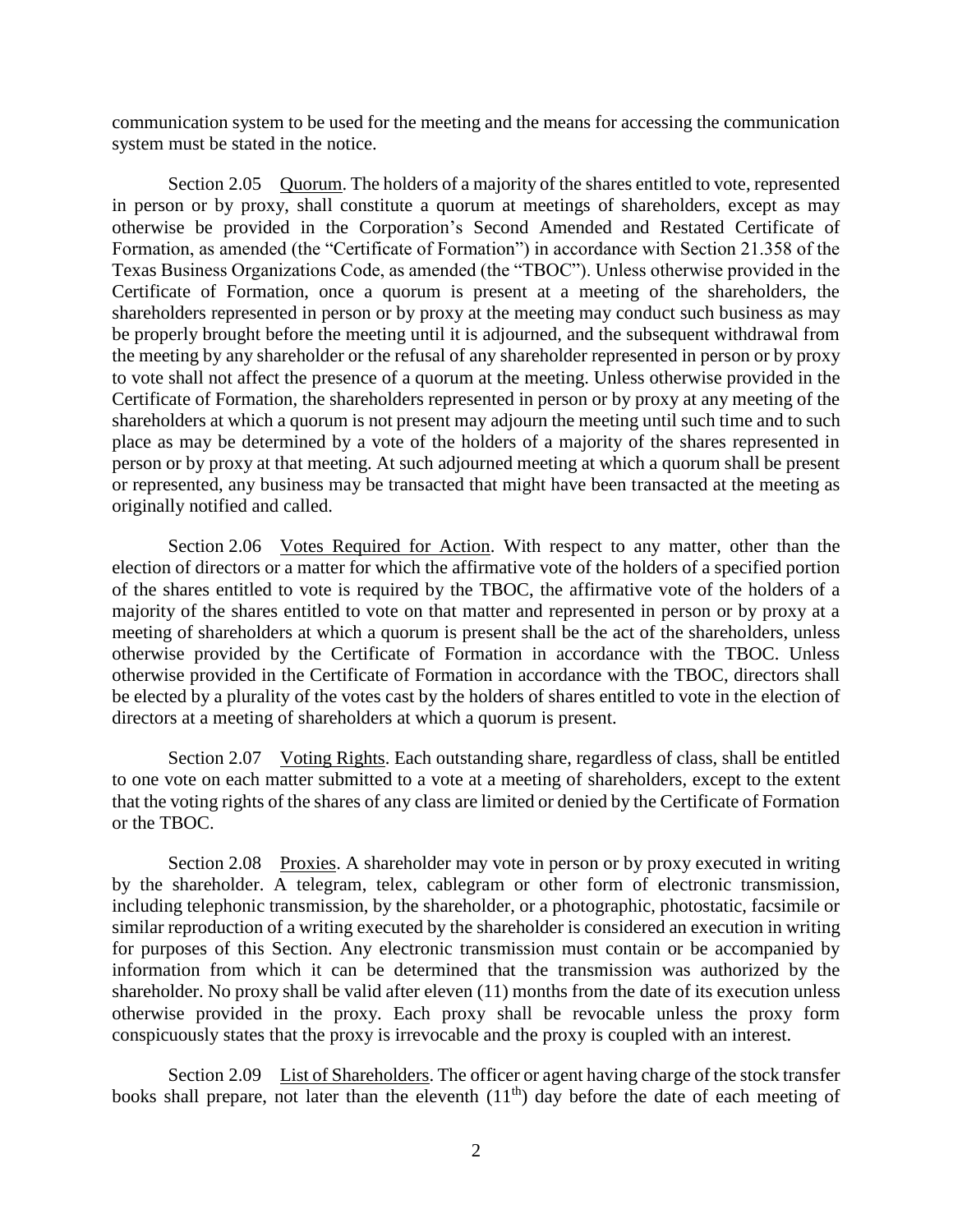shareholders, a complete list of the shareholders entitled to vote at such meeting or any adjournment thereof, arranged in alphabetical order, with the address of and the type and number of shares held by each shareholder, which list, for a period of ten (10) days prior to such meeting, shall be kept on file at the registered office or principal place of business of the Corporation and shall be subject to inspection by any shareholder at any time during the usual business hours. Alternatively, the list of the shareholders may be kept on a reasonably accessible electronic network, if the information required to gain access to the list is provided with the notice of the meeting. This Section 2.09 does not require the Corporation to include any electronic contact information of any shareholder on the list. If the Corporation elects to make the list available on an electronic network, the Corporation shall take reasonable steps to ensure that the information is available only to shareholders of the Corporation. The list of shareholders shall be produced and kept open at the meeting and shall be subject to the inspection of any shareholder during regular business hours. If the meeting is held by means of remote communication, the list must be open to the examination of any shareholder for the duration of the meeting on a reasonably accessible electronic network, and the information required to access the list must be provided to shareholders with the notice of the meeting. The original share transfer records shall be prima facie evidence of the shareholders entitled to examine such list or transfer records or to vote at any such meeting of shareholders.

Section 2.10 Closing of Share Transfer Records and Fixing Record Date for Matters Other than Consents to Action. For the purpose of determining shareholders entitled to notice of or to vote at any meeting of shareholders or any adjournment thereof, or entitled to receive a distribution by the Corporation (other than a distribution involving a purchase or redemption by the Corporation of any of its own shares) or a share dividend, or in order to make a determination of shareholders for any other proper purpose (other than determining shareholders entitled to consent to action by shareholders proposed to be taken without a meeting of the shareholders), the Board of Directors may provide that the share transfer records shall be closed for a stated period not to exceed, in any case, sixty (60) days. If the share transfer records shall be closed for the purpose of determining shareholders entitled to notice of or to vote at a meeting of shareholders, such records shall be closed for at least ten (10) days immediately preceding such meeting. In lieu of closing the share transfer records, the Board of Directors may fix in advance a date as the record date for any such determination of shareholders, such date in any case to be not more than sixty (60) days, and, in case of a meeting of shareholders, not less than ten (10) days, prior to the date on which the particular action requiring such determination of shareholders is to be taken. If the share transfer records are not closed and no record date is fixed for the determination of shareholders entitled to notice of or to vote at a meeting of shareholders, or shareholders entitled to receive a distribution by the Corporation (other than a distribution involving a purchase or redemption by the Corporation of any of its own shares) or a share dividend, the date on which the notice of the meeting is mailed or given or the date on which the resolutions of the Board of Directors declaring such dividend is adopted, as the case may be, shall be the record date for such determination of shareholders. When a determination of shareholders entitled to vote at any meeting of shareholders has been made as provided in this Section, such determination shall apply to any adjournment thereof, except where the determination has been made through the closing of the share transfer records and the stated period of closing has expired.

Section 2.11 Fixing Record Dates for Consents to Action. Unless a record date shall previously have been fixed or determined pursuant to Section 2.10 or this Section 2.11 of these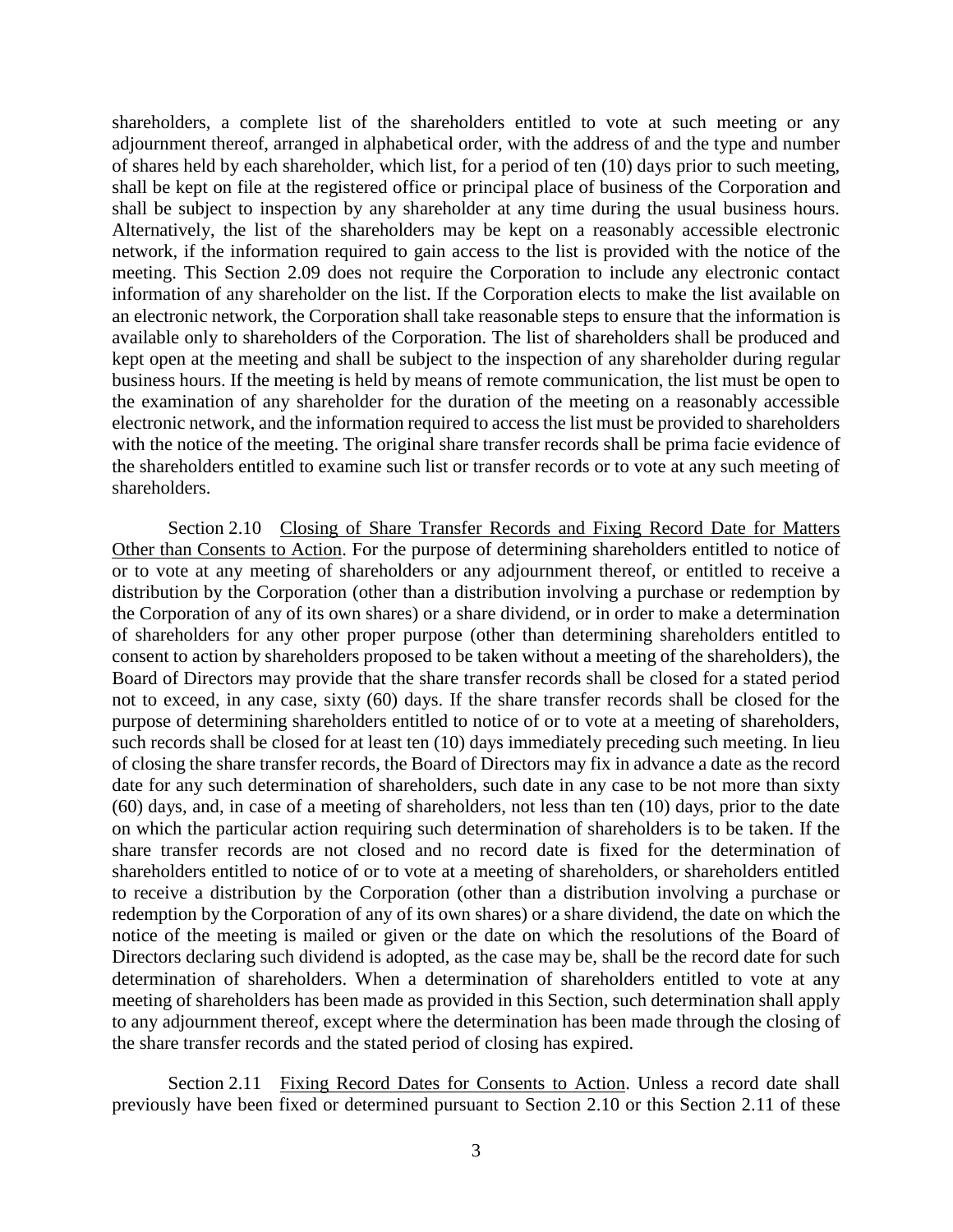Bylaws, whenever action by shareholders is proposed to be taken by consent in writing without a meeting of the shareholders, the Board of Directors may fix a record date for the purpose of determining shareholders entitled to consent to that action, which record date shall not precede, and shall not be more than ten (10) days after, the date upon which the resolution fixing the record date is adopted by the Board of Directors. If no record date has been fixed by the Board of Directors and the prior action of the Board of Directors is not required by the TBOC, the record date for determining shareholders entitled to consent to action in writing without a meeting shall be the first date on which a signed written consent setting forth the action taken or proposed to be taken is delivered to the Corporation by delivery to its registered office, its principal place of business, or an officer or agent of the Corporation having custody of the books in which proceedings of meetings of shareholders are recorded, with such delivery made by hand or by certified or registered mail, return receipt requested, and in the case of delivery to the Corporation's principal place of business, with such delivery addressed to the President. If no record date shall have been fixed by the Board of Directors and prior action of the Board of Directors is required by the TBOC, the record date for determining shareholders entitled to consent to action in writing without a meeting shall be at the close of business on the date on which the Board of Directors adopts a resolution taking such prior action.

### Section 2.12 Action Without Meeting.

(1) Any action required by law to be taken at a meeting of the shareholders, and/or any action that may be taken at a meeting of the shareholders, may be taken without a meeting, without prior notice, and without a vote, if a consent or consents in writing, setting forth the action so taken, shall be signed by each holder of shares entitled to vote on the action.

(2) Every unanimous written consent of the shareholders shall bear the date of signature of each shareholder who signs the consent.

(3) Any photographic, photostatic, facsimile, or similarly reliable reproduction of a consent in writing signed by a shareholder may be substituted or used instead of the original writing for any purpose for which the original writing could be used, if the reproduction is a complete reproduction of the entire original writing.

Section 2.13 Telephone or Remote Communication Meetings. Shareholders may participate in and hold a meeting by means of conference telephone or similar communication equipment, or another suitable electronic communications system, including videoconferencing technology or the Internet, or any combination, if the telephone or other equipment or system permits each person participating in the meeting to communicate with all other persons participating in the meeting. If voting is to take place at the meeting, reasonable measures must be implemented to verify that every shareholder voting at the meeting by means of remote communications is sufficiently identified, and a record of any vote or other action taken must be kept. Participation in such a meeting shall constitute presence in person at the meeting, except where a person participates in the meeting for the express purpose of objecting to the transaction of any business on the ground that the meeting is not lawfully called or convened.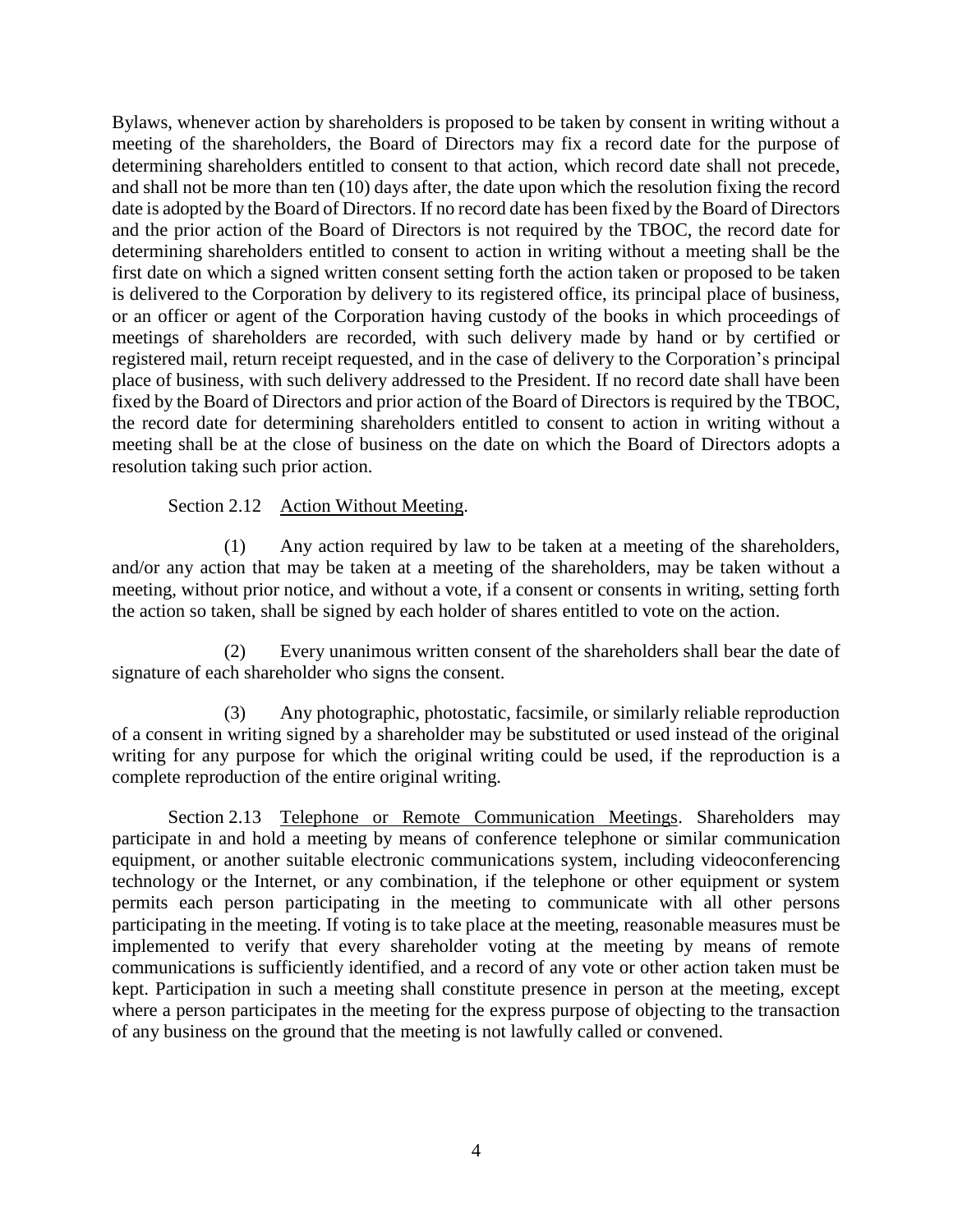Section 2.14 Minutes of the Proceedings of Meetings. The shareholders shall keep regular minutes of their proceedings, and such minutes shall be placed in the minute book of the Corporation.

#### ARTICLE III. DIRECTORS

Section 3.01 Management. The powers of the Corporation shall be exercised by or under the authority of, and the business and affairs of the Corporation shall be managed under the direction of its Board of Directors, which may exercise all such powers of the Corporation and do all such lawful acts and things as are not by law or by the Certificate of Formation or by these Bylaws directed or required to be exercised and done by the shareholders.

Section 3.02 Number. Election; Term; Qualification: Removal. The number of directors of the Corporation shall be such number as shall be from time to time specified by resolution of the Board of Directors; provided, however, that no director's term shall be shortened by reason of a resolution reducing the number of directors; and further provided that the number of directors constituting the current Board of Directors shall be three (3) and shall remain at such number unless and until changed by resolution of the Board of Directors as aforesaid. The directors shall be elected at the annual meeting of the shareholders, except as provided in Section 3.03, and each director elected shall hold office for the term for which he is elected and until his successor is elected and qualified. Directors need not be residents of the State of Texas or shareholders of the Corporation. Any director may be removed at any time, with or without cause, at a special meeting of the shareholders called for that purpose.

Section 3.03 Resignations; Vacancies. A director may resign at any time by giving written notice to the Board of Directors, the President or the Secretary. Such resignation shall take effect at the date of receipt of such notice or at any later time specified therein; and, unless otherwise specified therein, the acceptance of such resignation shall not be necessary to make it effective. Any vacancy occurring in the Board of Directors may be filled by the affirmative vote of a majority of the remaining directors (or by the sole remaining director) though less than a quorum of the Board of Directors, or may be filled by an election at an annual or special meeting of the shareholders called for that purpose; provided, however, that if the vacancy is caused by reason of an increase in the number of directors, the Board of Directors may vote to fill not more than two such directorships during the period between any two successive annual meetings of shareholders. A director elected to fill a vacancy shall be elected for the unexpired term of his predecessor in office, or until the next election of one or more directors by shareholders if the vacancy is caused by an increase in the number of directors.

Section 3.04 Location of Meetings. Meetings of the Board of Directors, regular or special, may be held either within or without the State of Texas.

Section 3.05 First Meeting of New Board. The first meeting of each newly elected Board of Directors shall be held at such time and place as shall be fixed by the vote of the shareholders at the annual meeting, and no notice of such meeting shall be necessary to the newly elected directors in order legally to constitute the meeting, provided a quorum shall be present. In the event of the failure of the shareholders to fix the time and place of such first meeting of the newly elected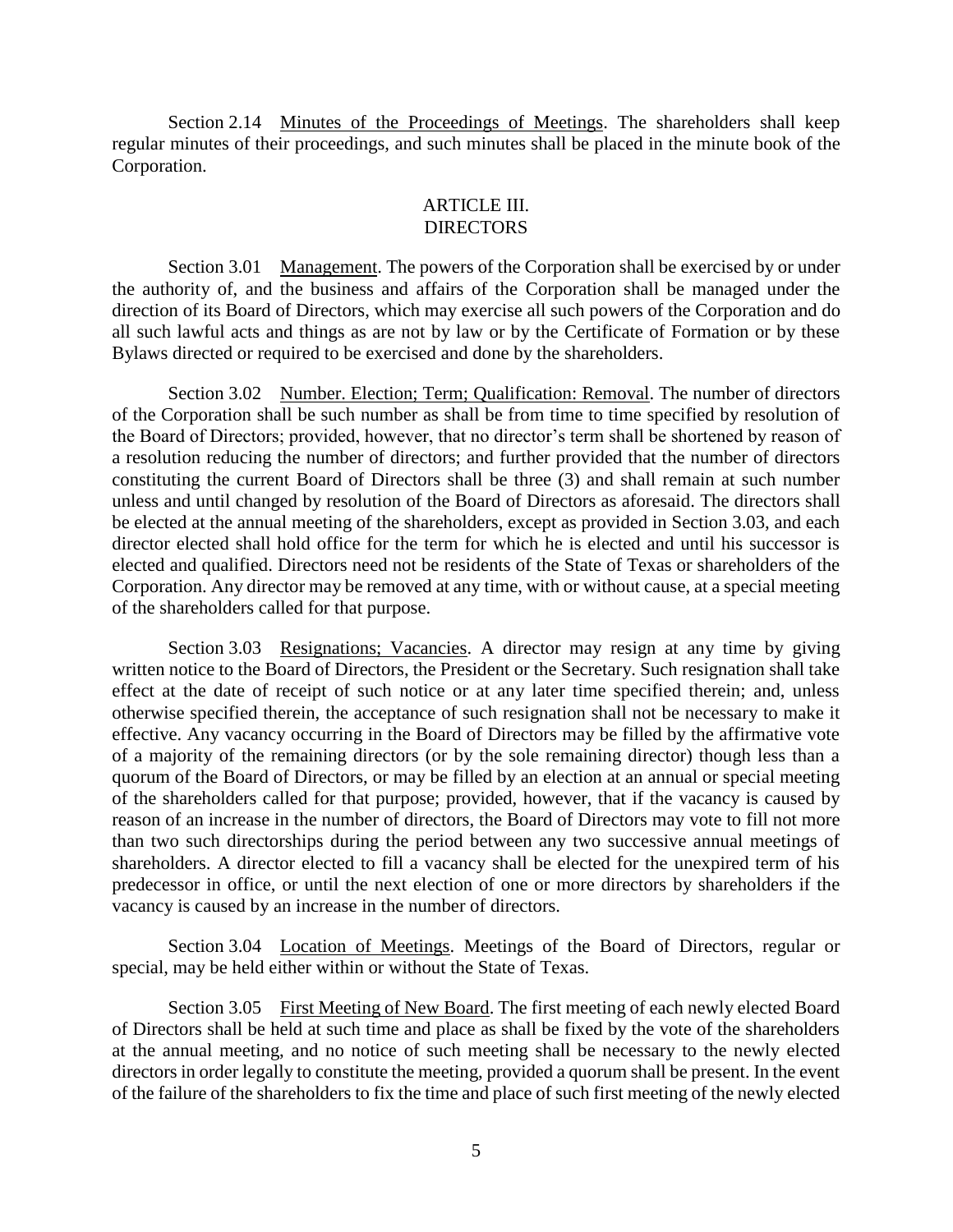Board of Directors, or in the event such meeting is not held at the time and place so fixed by the shareholders, the meeting may be held at such time and place as shall be specified in a notice given as hereinafter provided for special meetings of the Board of Directors, or as shall be specified in a written waiver signed by all of the directors.

Section 3.06 Regular Meetings. Regular meetings of the Board of Directors may be held without notice at such time and at such place as shall from time to time be determined by the Board of Directors.

Section 3.07 Annual or Special Meetings. An annual meeting of the Board of Directors shall be held following the annual meeting of shareholders, for the purpose of electing officers and for the transaction of such other business as may properly come before the meeting. Special meetings of the Board of Directors may be called by the President and shall be called by the Secretary on the written request of any director. Written notice of special meetings of the Board of Directors shall be given to each director at least one (1) day before the date of the meeting. Neither the business to be transacted at, nor the purpose of, any regular or special meeting of the Board of Directors need be specified in the notice or waiver of notice of such meeting.

Section 3.08 Quorum; Votes Required. A majority of the directors shall constitute a quorum for the transaction of business, and the act of the majority of the directors present at a meeting at which a quorum is present shall be the act of the Board of Directors, unless a greater number is required by law or the Certificate of Formation. If a quorum shall not be present at any meeting of the Board of Directors, the directors present thereat may adjourn the meeting from time to time, without notice other than announcement at the meeting, until a quorum shall be present. At such adjourned meeting at which a quorum shall be present, any business may be transacted that might have been transacted at the meeting as originally notified and called.

Section 3.09 Action Without Meeting. The Board of Directors and any committee of the Board of Directors may take action without holding a meeting, providing notice, or taking a vote if each director or member of the committee entitled to vote on the action signs a written consent or consents stating the action taken. Any photographic, photostatic, facsimile, or similarly reliable reproduction of a consent in writing signed by a director or member of the committee may be substituted or used instead of the original writing for any purpose for which the original writing could be used, if the reproduction is a complete reproduction of the entire original writing. Advance notice is not required to be given to take any action by written consent. Such consent shall have the same force and effect as a unanimous vote at a meeting of the Board of Directors or the committee, as the case may be, duly called and held. Any person (whether or not then a director) may provide, whether through instruction to an agent or otherwise, that a consent to action shall be effective at a future time (including a time determined upon the happening of an event), no later than 60 days after such instruction is given or such provision is made and such consent shall be deemed to have been given at such effective time so long as such person is then a director and did not revoke the consent prior to such time. Any such consent shall be revocable prior to its becoming effective.

Section 3.10 Telephone Meetings. Directors and committee members may participate in and hold a meeting by means of conference telephone or similar communication equipment, or another suitable electronic communications system, including videoconferencing technology or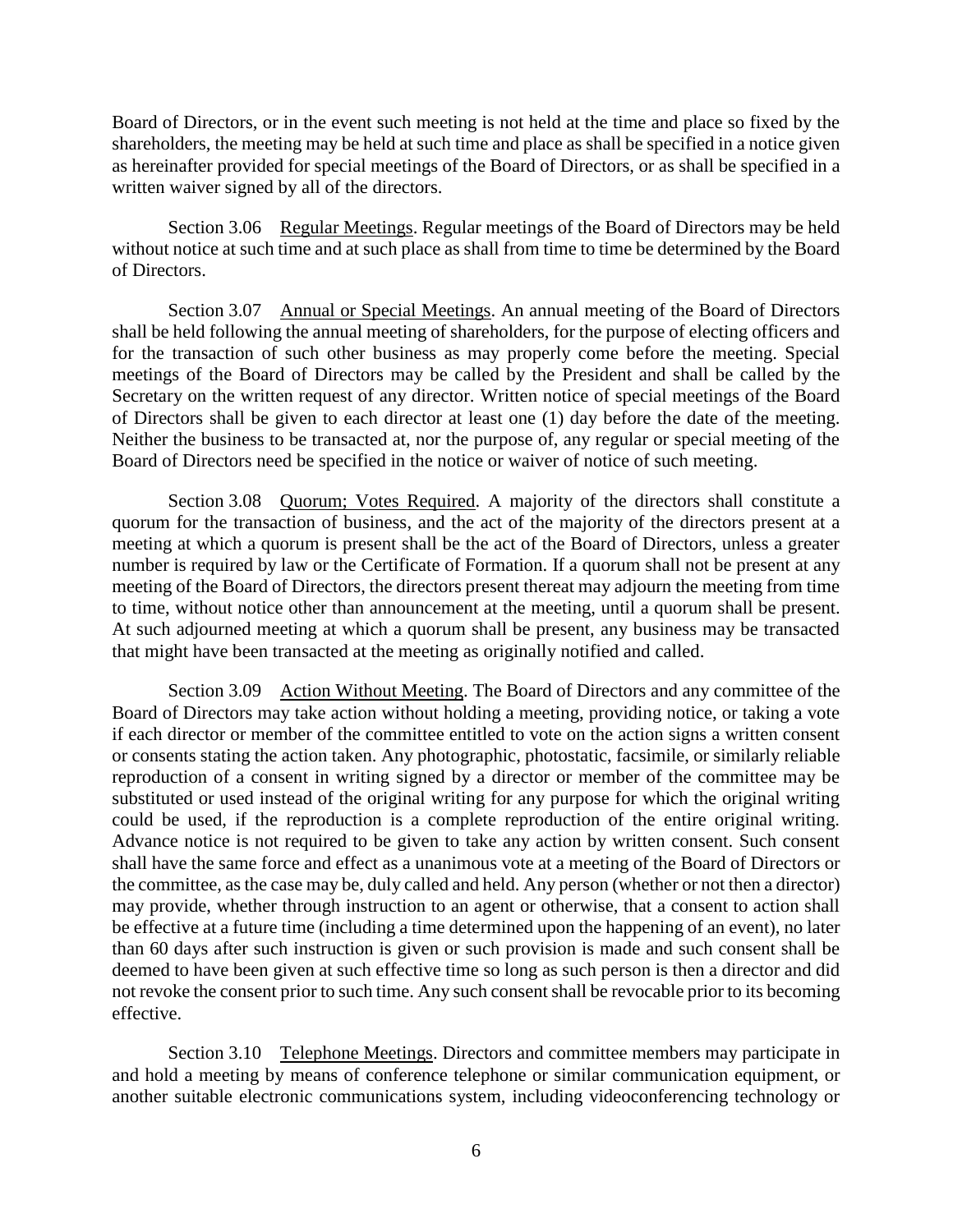the Internet, or any combination, if the telephone or other equipment or system permits each person participating in the meeting to communicate with all other persons. If voting is to take place at the meeting, reasonable measures must be implemented to verify that every director or committee member voting at the meeting by means of remote communications is sufficiently identified, and a record of any vote or other action taken must be kept. Participation in such a meeting shall constitute presence in person at the meeting, except where a person participates in the meeting for the express purpose of objecting to the transaction of any business on the ground that the meeting is not lawfully called or convened.

Section 3.11 Committees of Directors. The Board of Directors may designate one or more committees composed of one or more of its members, and may designate one or more of its members as alternate members of any committee, who may, subject to any limitations imposed by the Board of Directors, replace absent or disqualified members at any meeting of that committee. Any such committee, to the extent provided in such resolution, shall have and may exercise all of the authority of the Board of Directors in the business and affairs of the Corporation, except where the action of the Board of Directors is required, or the authority of such committee is limited, by statute. The number of members on each committee may be increased or decreased from time to time by resolution of the Board of Directors. Any member of any committee may be removed from such committee at any time by resolution of the Board of Directors. Vacancies in the membership of a committee (whether by death, resignation, removal or otherwise) may be filled by resolution of the Board of Directors. The time, place and notice (if any) of meetings of any committee shall be determined by such committee. At meetings of any committee, a majority of the number of members of such committee shall constitute a quorum for the transaction of business, and the act of a majority of the members present at any meeting at which a quorum is present shall be the act of such committee, except as otherwise specifically provided by statute, the Certificate of Formation, or these Bylaws. If a quorum is not present at a meeting of any committee, the members present may adjourn the meeting from time to time, without notice other than an announcement at the meeting, until a quorum is present. Each committee shall keep regular minutes of its proceedings and report the same to the Board of Directors when required. The designation of any such committee of the Board of Directors and the delegation thereto of authority shall not operate to relieve the Board of Directors, or any member thereof, of any responsibility imposed upon it or him by law.

Section 3.12 Compensation of Directors. The directors may be paid their expenses, if any, of attendance at each meeting of the Board of Directors. No such payment shall preclude any director from serving the Corporation in any other capacity and receiving compensation therefor. Members of committees of the Board of Directors may be paid their expenses, if any, for attending committee meetings.

Section 3.13 Minutes of the Proceedings of the Board. The Board of Directors shall keep regular minutes of its proceedings, and such minutes shall be placed in the minute book of the Corporation.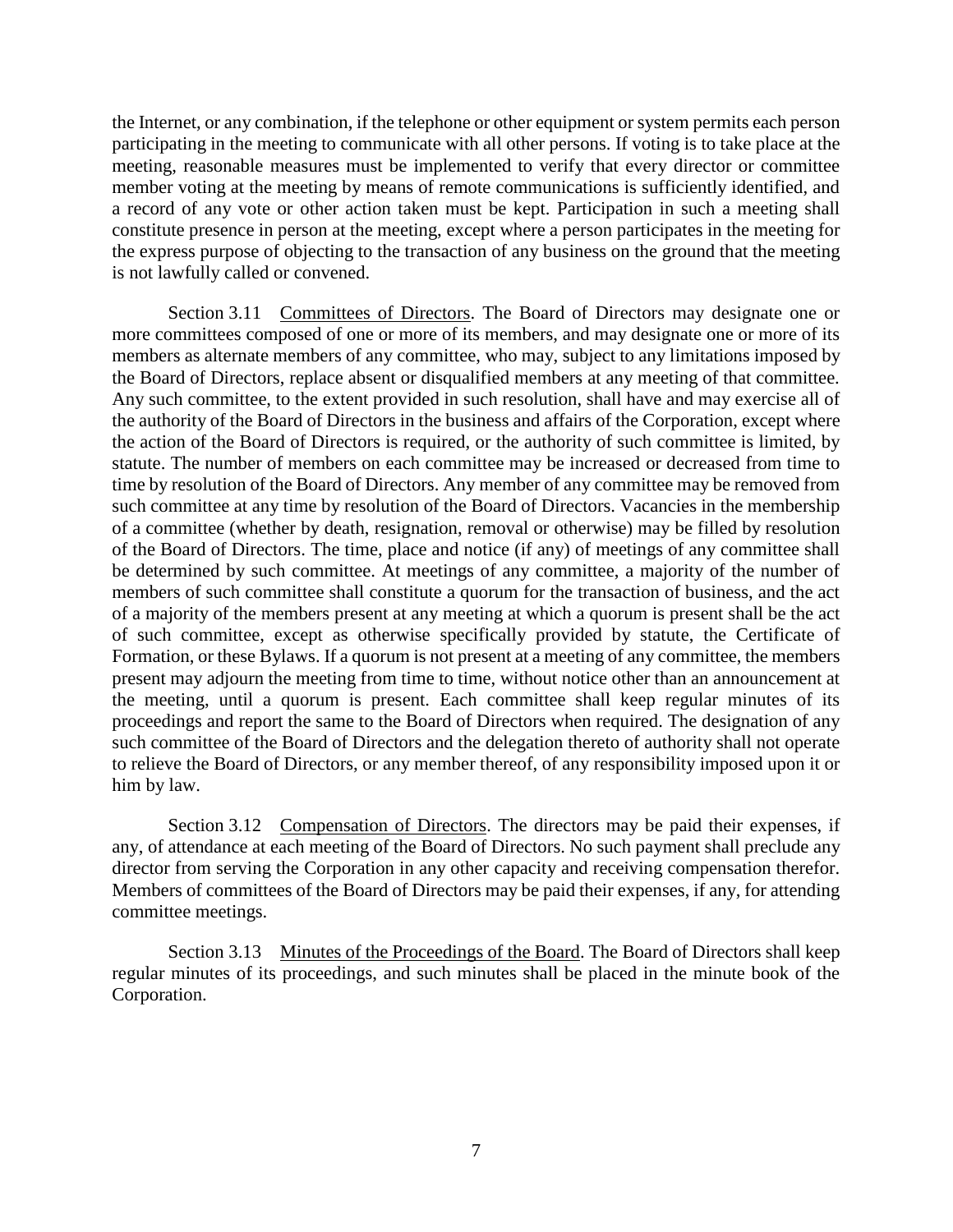### ARTICLE IV. **NOTICES**

Section 4.01 General. Notices to shareholders, directors and committee members shall be in writing and may be delivered personally or mailed by U.S. mail, postage prepaid, to the shareholders, directors or committee members, respectively, at their addresses appearing on the books and share transfer records of the Corporation. Notice to shareholders shall be deemed to be given at the time when the same shall be so delivered or mailed. Notice to directors and committee members may also be given by nationally recognized overnight delivery or courier service and shall be deemed given when such notice shall be received by the proper recipient or, if earlier, (i) in the case of an overnight delivery or courier service, one (1) day after such notice is sent by such overnight delivery or courier service; and (ii) in the case of mailing by U.S. mail, three (3) days after such notice is mailed as described above. On consent of a shareholder, director or committee member, notice from the Corporation may be given to the shareholder, director or committee member by electronic transmission. The shareholder, director or committee member may specify the form of electronic transmission to be used to communicate notice. The shareholder, director or committee member may revoke this consent by written notice to the Corporation. The consent is deemed to be revoked if the Corporation is unable to deliver by electronic transmission two consecutive notices, and the person responsible for delivering notice on behalf of the Corporation knows that delivery of these two electronic transmissions was unsuccessful. The inadvertent failure to treat the unsuccessful transmissions as a revocation of consent does not invalidate a meeting or other action. Notice by electronic transmission is deemed given when the notice is (i) transmitted to a facsimile number provided by the shareholder, director or committee member for the purpose of receiving notice; (ii) transmitted to an electronic mail address provided by the shareholder, director or committee member for the purpose of receiving notice; (iii) posted on an electronic network and a message is sent to the shareholder, director or committee member at the address provided by the shareholder, director or committee member for the purpose of alerting the shareholder, director or committee member of a posting; or (iv) communicated to the shareholder, director or committee member by any other form of electronic transmission consented to by the shareholder, director or committee member.

Section 4.02 Waivers. Whenever any notice is required to be given to any shareholder, director or committee member under the provisions of law or of the Certificate of Formation or of these Bylaws, a waiver thereof in writing signed by the person or persons entitled to such notice, whether before or after the time stated therein, shall be equivalent to the giving of such notice.

Section 4.03 Attendance as Waiver. Attendance of a director or member of a committee at a meeting shall constitute a waiver of notice of such meeting, except where a director or committee member attends a meeting for the express purpose of objecting to the transaction of any business on the ground that the meeting is not lawfully called or convened.

### ARTICLE V. **OFFICERS**

Section 5.01 General. The officers of the Corporation shall consist of a Chief Executive Officer, a President and a Secretary and may also include a Treasurer and one or more subordinate officers. Any two or more offices may be held by the same person.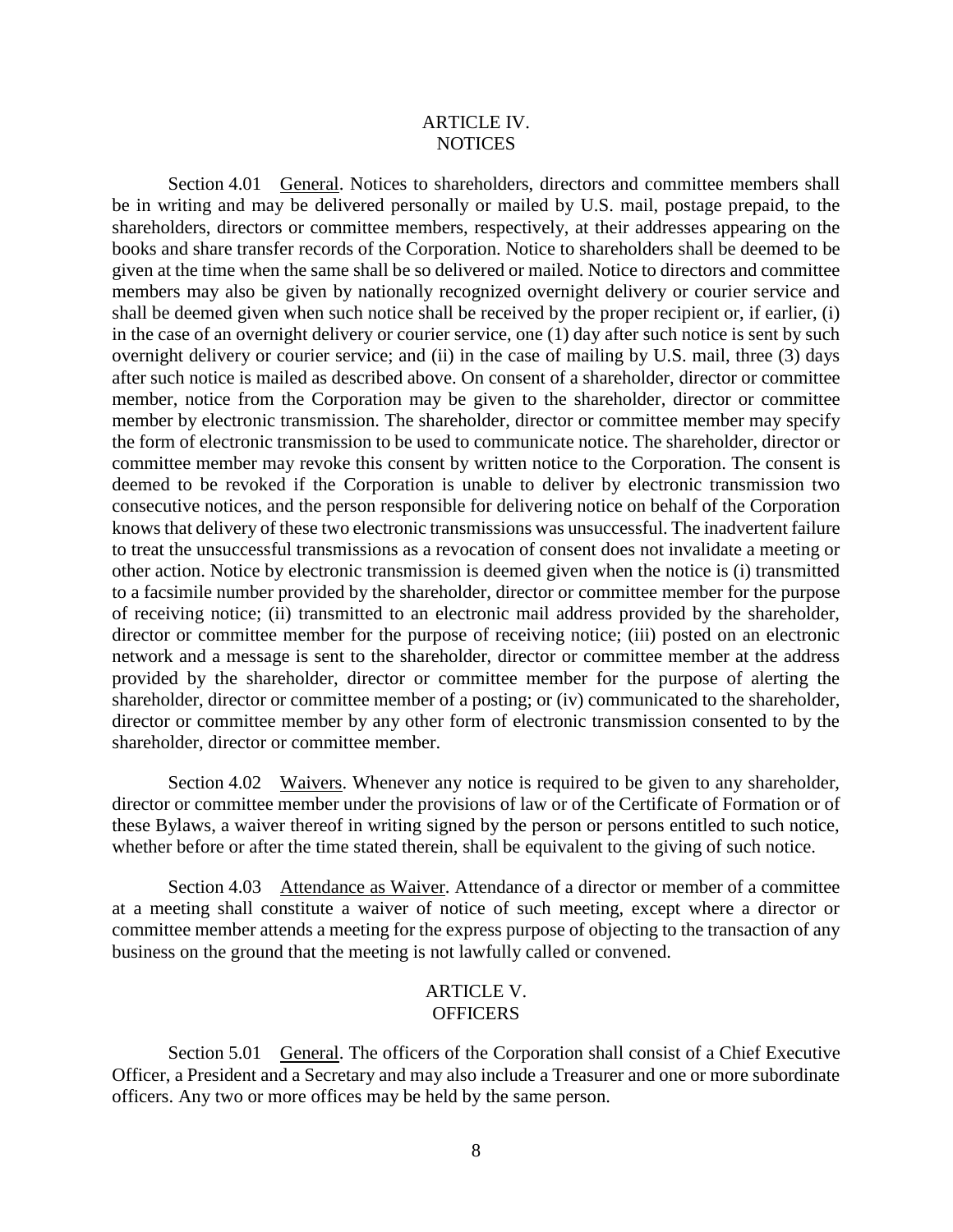Section 5.02 Election of Officers. At the first meeting of the Board of Directors after each annual meeting of shareholders, the Board of Directors shall elect a Chief Executive Officer, a President and a Secretary and, in its discretion, may also elect a Treasurer.

Section 5.03 Subordinate Officers. The Board of Directors from time to time may elect or appoint one or more subordinate officers (including one or more Vice Presidents, one or more Assistant Secretaries and one or more Assistant Treasurers) to hold office for such period, have such authority and perform such duties as are provided in these Bylaws or as may be provided in the resolutions electing or appointing them. The Board of Directors may delegate to any officer the power to appoint any such subordinate officers and to prescribe their respective terms of office, authorities and duties.

Section 5.04 Chief Executive Officer. The Chief Executive Officer shall have the general executive responsibility for the conduct of the business and affairs of the Corporation. The Chief Executive Officer shall exercise such other powers, authority and responsibilities as the Board of Directors may determine. The Chief Executive Officer, if present, shall preside at all meetings of shareholders.

Section 5.05 President. The President shall have such power as may be by statute exclusively conferred upon the President and shall have such other powers and duties as shall be prescribed by the Board of Directors or the Chief Executive Officer.

Section 5.06 Vice Presidents. The Vice Presidents (including any Executive Vice Presidents, Senior Vice Presidents and Assistant Vice Presidents), if any, in the order of their seniority, unless otherwise determined by the Board of Directors, shall, in the absence or disability of the President, perform the duties and exercise the powers of the President. They shall perform such other duties and exercise such other powers as the Board of Directors, the Chief Executive Officer or the officer appointing them may from time to time prescribe.

Section 5.07 Secretary. The Secretary shall attend all meetings of the Board of Directors and all meetings of the shareholders and record all the proceedings of the meetings of the Corporation and of the Board of Directors in a book to be kept for that purpose and shall perform like duties for any committees when required. The Secretary shall give, or cause to be given, notice of all meetings of the shareholders and special meetings of the Board of Directors, and shall perform such other duties as may be prescribed by the Board of Directors or the Chief Executive Officer, under whose supervision he shall be. The Secretary shall keep in safe custody the seal of the Corporation and, when authorized by the Board of Directors, affix the same to any instrument requiring it, and, when so affixed, it shall be attested by his signature or by the signature of an Assistant Secretary, the Treasurer or an Assistant Treasurer. The Secretary shall perform all duties incident to the office of Secretary and such other duties as are given to the Secretary by these Bylaws.

Section 5.08 Assistant Secretaries. The Assistant Secretaries, if any, in the order of their seniority, unless otherwise determined by the Board of Directors, shall, in the absence or disability of the Secretary, perform the duties and exercise the powers of the Secretary. They shall perform such other duties and exercise such other powers as the Board of Directors, the Chief Executive Officer or the Secretary may from time to time prescribe.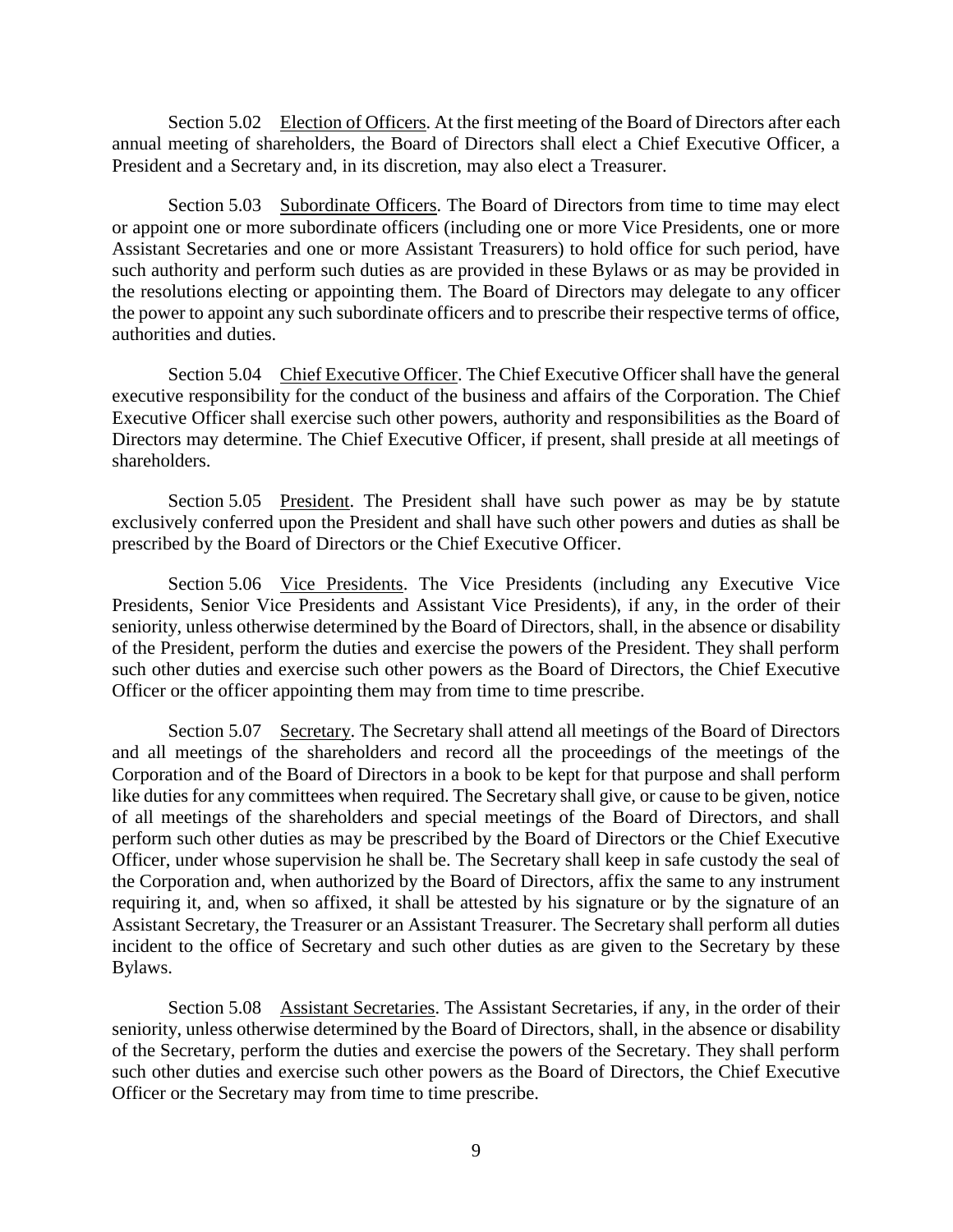Section 5.09 Treasurer. The Treasurer, if any, shall have the custody of the corporate funds and securities and shall keep full and accurate accounts of receipts and disbursements in books belonging to the Corporation and shall deposit all moneys and other valuable effects in the name and to the credit of the Corporation in such depositories as may be designated by the Board of Directors. The Treasurer shall disburse the funds of the Corporation as may be ordered by the Board of Directors, taking proper vouchers for such disbursements, and shall render to the President and the Board of Directors at its regular meetings or when the Board of Directors so requires an account of all his transactions as Treasurer and of the financial condition of the Corporation. If required by the Board of Directors, the Treasurer shall give the Corporation a bond in such sum and with such surety or sureties as shall be satisfactory to the Board of Directors for the faithful performance of the duties of the office of Treasurer and for the restoration to the Corporation, in case of the Treasurer's death, resignation, retirement or removal from office, of all books, papers, vouchers, money and other property of whatever kind in the Treasurer's possession or under the Treasurer's control belonging to the Corporation. The Treasurer shall perform all duties incident to the office of Treasurer and such other duties as are given to the Treasurer by these Bylaws or as from time to time may be assigned to the Treasurer by the Board of Directors or the Chief Executive Officer. In the absence of the election of a Treasurer or any Assistant Treasurers by the Board of Directors, the duties of the office of Treasurer shall be performed by the President.

Section 5.10 Assistant Treasurers. The Assistant Treasurers, if any, in the order of their seniority, unless otherwise determined by the Board of Directors, shall, in the absence or disability of the Treasurer, perform the duties and exercise the powers of the Treasurer. They shall perform such other duties and exercise such other powers as the Board of Directors, the Chief Executive Officer or the Treasurer may from time to time prescribe.

Section 5.11 Term of Office. The officers of the Corporation shall hold office until their respective successors are chosen and qualified or until their earlier resignation or removal.

Section 5.12 Resignation. Any officer may resign at any time by giving written notice to the Chief Executive Officer or the Secretary. Unless stated in the notice of resignation, the acceptance thereof shall not be necessary to make it effective. A resignation shall take effect at the time specified in the written notice thereof or, in the absence of such specification, upon the receipt of such written notice.

Section 5.13 Removal; Suspension. Any officer who is elected by the Board of Directors may be suspended or removed by the Board of Directors at any time; provided, that such removal shall be without prejudice to the contract rights, if any, of the person so removed. The Chief Executive Officer may suspend the powers, authority, responsibility and compensation of any officer for a period of time sufficient to permit the Board of Directors a reasonable opportunity to consider and act upon a resolution relating to the reinstatement, further suspension or removal of such officer. Any subordinate officer may be suspended or removed at any time by the Board of Directors, the Chief Executive Officer or any other officer to whom such subordinate officer reports.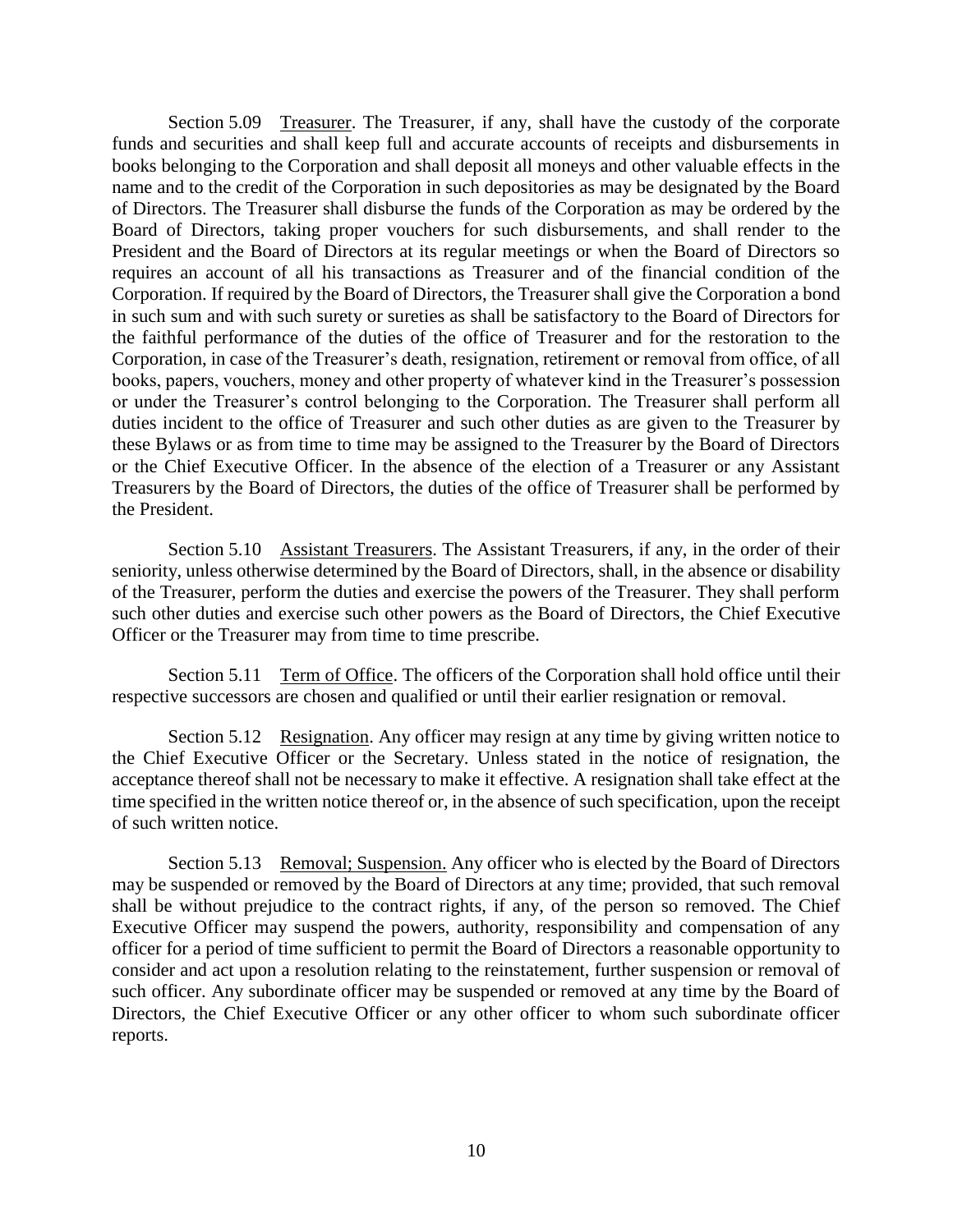Section 5.14 Vacancies. The Board of Directors may fill any vacancy created by the resignation, death, retirement or removal of an officer in the same manner as provided for the election or appointment of such officer.

## ARTICLE VI. SHARES OF STOCK

Section 6.01 Certificates. The shares of the Corporation may be represented by certificates or uncertificated. Certificates shall be prepared in such form as the Board of Directors may, from time to time, prescribe and shall be signed by the President or a Vice President and the Secretary or an Assistant Secretary, and may be sealed with the seal of the Corporation or a facsimile. Each certificate representing shares shall state upon the front thereof that the Corporation is organized under the laws of the State of Texas, the name of the person to whom issued, the number and class and the designation of the series, if any, that such certificate represents, and the par value of each share represented by such certificate or a statement that the shares are without par value.

Section 6.02 Issuance; Payment. Shares (both treasury and authorized but unissued) may be issued for such consideration (not less than par value in the case of authorized but unissued shares) and to such persons as the Board of Directors may from time to time authorize. Consideration for the issuance of shares may consist of any type of consideration permitted under the TBOC. Shares may not be issued until the consideration for which the shares are to be issued shall have been paid or delivered as required in connection with the authorization of the shares. When the consideration is paid or delivered, such shares shall be considered to be issued and fully paid and nonassessable, and the subscriber or other person entitled to receive the shares shall be a shareholder with respect to the shares. In the absence of fraud in the transaction, the judgment of the Board of Directors is conclusive in determining the value and sufficiency of the consideration received for the shares.

Section 6.03 Signatures. The signatures of the President or a Vice President and the Secretary or an Assistant Secretary upon a certificate may be facsimiles, if the certificate is countersigned by a transfer agent, or registered by a registrar, other than the Corporation itself or an employee of the Corporation. In case any officer who has signed or whose facsimile signature has been placed upon such certificate shall have ceased to be such officer before such certificate is issued, it may be issued by the Corporation in the same manner and with the same effect as if he or she were such officer at the date of the issuance.

Section 6.04 Lost Certificates. The Board of Directors may direct a new certificate or certificates to be issued in place of any certificate or certificates theretofore issued by the Corporation alleged to have been lost or destroyed, upon the making of an affidavit of that fact by the person claiming the certificate of stock to be lost or destroyed. When authorizing such issue of a new certificate or certificates, the Board of Directors may, in its discretion and as a condition precedent to the issuance thereof, require the owner of such lost or destroyed certificate or certificates, or his legal representative, to advertise the same in such manner as it shall require and/or to give the Corporation a bond in such sum as it may direct as indemnity against any claim that may be made against the Corporation with respect to the certificate alleged to have been lost or destroyed.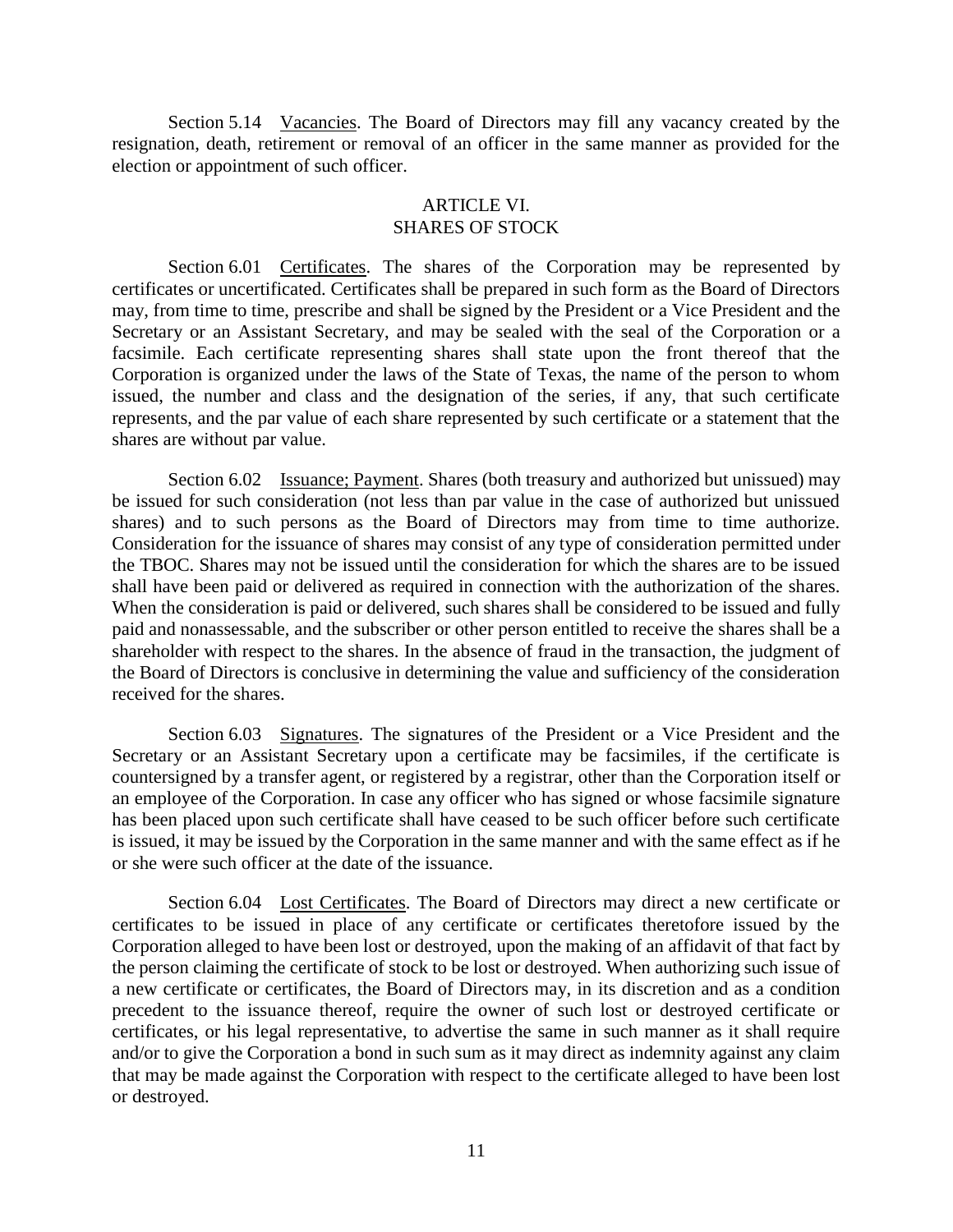Section 6.05 Transfer of Certificates. Upon surrender to the Corporation or the transfer agent of the Corporation of a certificate for shares duly endorsed or accompanied by proper evidence of succession, assignment or authority to transfer, it shall be the duty of the Corporation to issue a new certificate to the person entitled thereto, cancel the old certificate and record the transaction upon its books.

Section 6.06 Registered Holders of Shares. Unless otherwise provided in the TBOC, and subject to the provisions of Chapter 8 - Investment Securities of the Texas Business and Commerce Code, as amended:

(1) The Corporation may consider the person registered as the owner of a share in the share transfer records of the Corporation at any particular time (including, without limitation, as of a record date fixed pursuant to Section 2.10 or 2.11 of these Bylaws) as the owner of that share at that time for purposes of voting that share, receiving distributions or notices in respect thereof, transferring the share, exercising rights of dissent with respect to that share, exercising or waiving any preemptive right with respect to that share, entering into any agreements with respect to that share in accordance with the TBOC, or giving proxies with respect to that share; and

(2) Neither the Corporation nor any of its officers, directors, employees or agents shall be liable for regarding that person as the owner of that share at that time for those purposes, regardless of whether that person does not possess a certificate representing that share.

### ARTICLE VII. INDEMNIFICATION

Section 7.01 Mandatory Indemnification. The Corporation shall indemnify and advance expenses to every current or former director and officer of the Corporation in the manner and to the fullest extent permitted by the TBOC as it presently exists or may hereafter be amended (but, in the case of any such amendment, only to the extent that such amendment permits the Corporation to provide broader indemnification rights than such law permitted the Corporation to provide prior to such amendment), against all expenses (including judgments, fines, payments in settlement, attorneys' fees and other expenses) reasonably incurred or suffered by or on behalf of such director or officer in connection with any proceeding in which such director or officer was or is made or is threatened to be made a party or called as a witness or is otherwise involved by reason of the fact that such director or officer is or was a director or officer of the Corporation or is or was serving at the request of the Corporation as a representative of any other entity, whether the basis of such proceeding is an alleged action in an official capacity as a representative or in any other capacity while serving as a representative.

# Section 7.02 Permissive Indemnification.

(1) Subject to the other provisions of this Article, the Corporation may indemnify and advance expenses to every current or former employee or agent of the Corporation who is not a director or officer of the Corporation in the manner and to the fullest extent permitted by the TBOC as it presently exists or may hereafter be amended (but, in the case of any such amendment, only to the extent that such amendment permits the Corporation to provide broader indemnification rights than such law permitted the Corporation to provide prior to such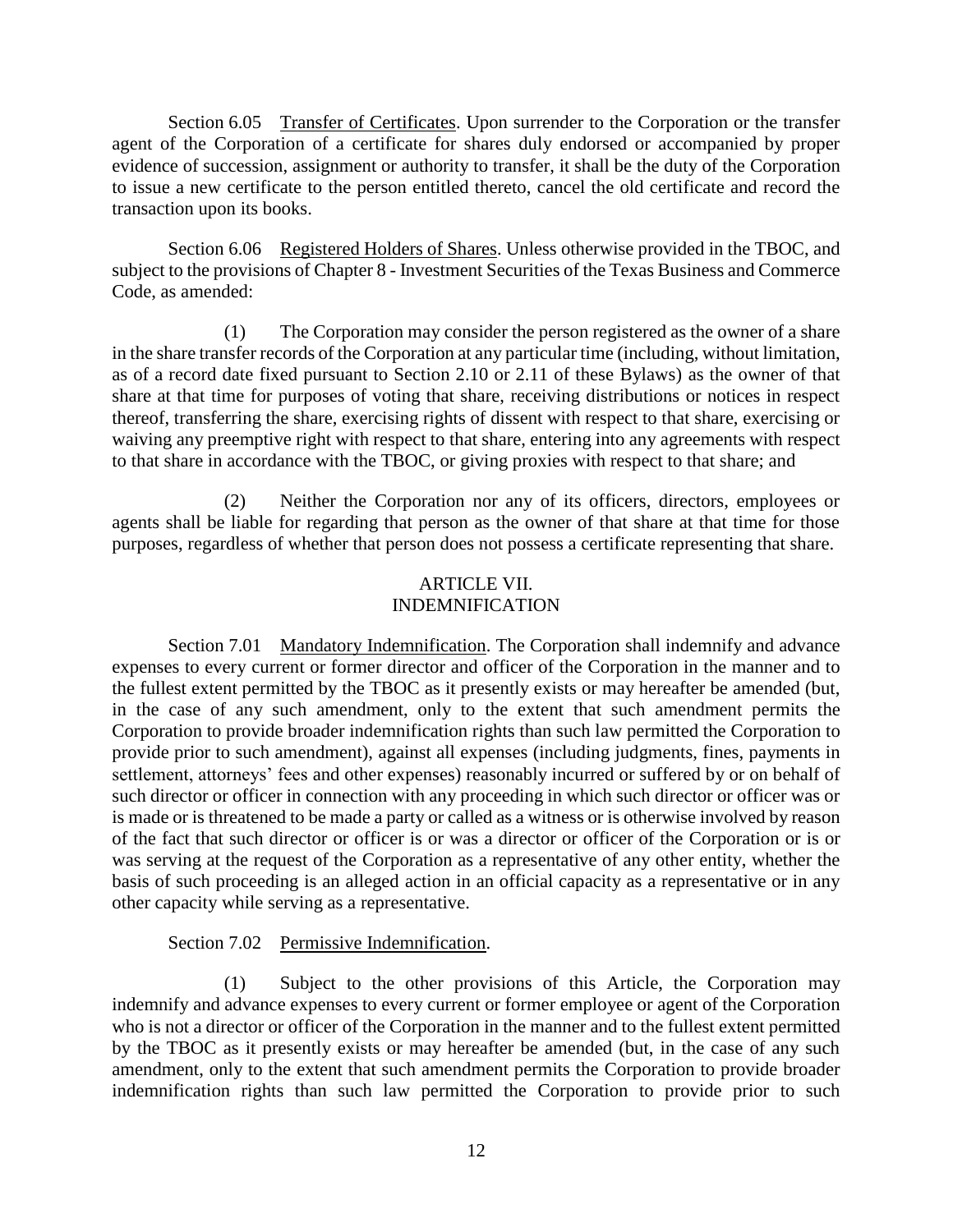amendment), against any and all expenses (including judgments, fines, payments in settlement, attorneys' fees and other expenses) reasonably incurred by or on behalf of such current or former employee or agent in connection with any proceeding in which such current or former employee or agent was or is made or is threatened to be made a party or called as a witness or is otherwise involved by reason of the fact that such employee or agent is or was an employee or agent of the Corporation. Except as set forth in paragraph (2) below, the ultimate determination of entitlement to indemnification of current or former employees or agents who are not officers and directors shall be made in such manner as is provided by the TBOC.

(2) The Corporation shall indemnify and advance expenses to every current and former employee and agent of the Corporation who is not a director or officer of the Corporation in the manner and to the fullest extent permitted by the TBOC as it presently exists or may hereafter be amended (but, in the case of any such amendment, only to the extent that such amendment permits the Corporation to provide broader indemnification rights than such law permitted the Corporation to provide prior to such amendment), against any and all expenses (including judgments, fines, payments in settlement, attorneys' fees and other expenses) reasonably incurred by or on behalf of such current or former employee or agent in connection with any proceeding in which such current or former employee or agent was or is made or is threatened to be made a party or called as a witness or is otherwise involved by reason of the fact that such employee or agent is or was serving at the request of the Corporation as a representative of any other entity, whether the basis of such proceeding is an alleged action in an official capacity as a representative or in any other capacity while serving as a representative.

Section 7.03 Initiated Proceedings. The Corporation shall not be required to indemnify any person in connection with a proceeding initiated by such person if the proceeding was not authorized by the Board of Directors.

### Section 7.04 Advancement of Expenses.

(1) The Corporation shall pay the expenses of persons indemnified by the Corporation pursuant to Sections 7.01 or 7.02(2) of these Bylaws incurred in defending any proceeding in advance of its final disposition; provided, however, that such payment shall be made only upon receipt of (i) a written affirmation by the indemnitee of their good faith belief that they have met the standard of conduct necessary for indemnification under this Article or otherwise, and (ii) a written undertaking by the indemnitee to repay all amounts advanced if it should be ultimately determined by final judicial decision from which there is no further right of appeal that the indemnitee is not entitled to be indemnified under this Article or otherwise.

(2) The payment of expenses of a person indemnified by the Corporation pursuant to Section 7.02(1) of these Bylaws incurred in defending any proceeding in advance of its final disposition shall be made by or in the manner provided by resolution of the Board of Directors or by a committee of the Board of Directors; provided, however, that such payment shall be made only upon receipt of (i) a written affirmation by the indemnitee of their good faith belief that they have met the standard of conduct necessary for indemnification under this Article or otherwise, and (ii) a written undertaking by the indemnitee to repay all amounts advanced if it should be ultimately determined by final judicial decision from which there is no further right of appeal that the indemnitee is not entitled to be indemnified under this Article or otherwise.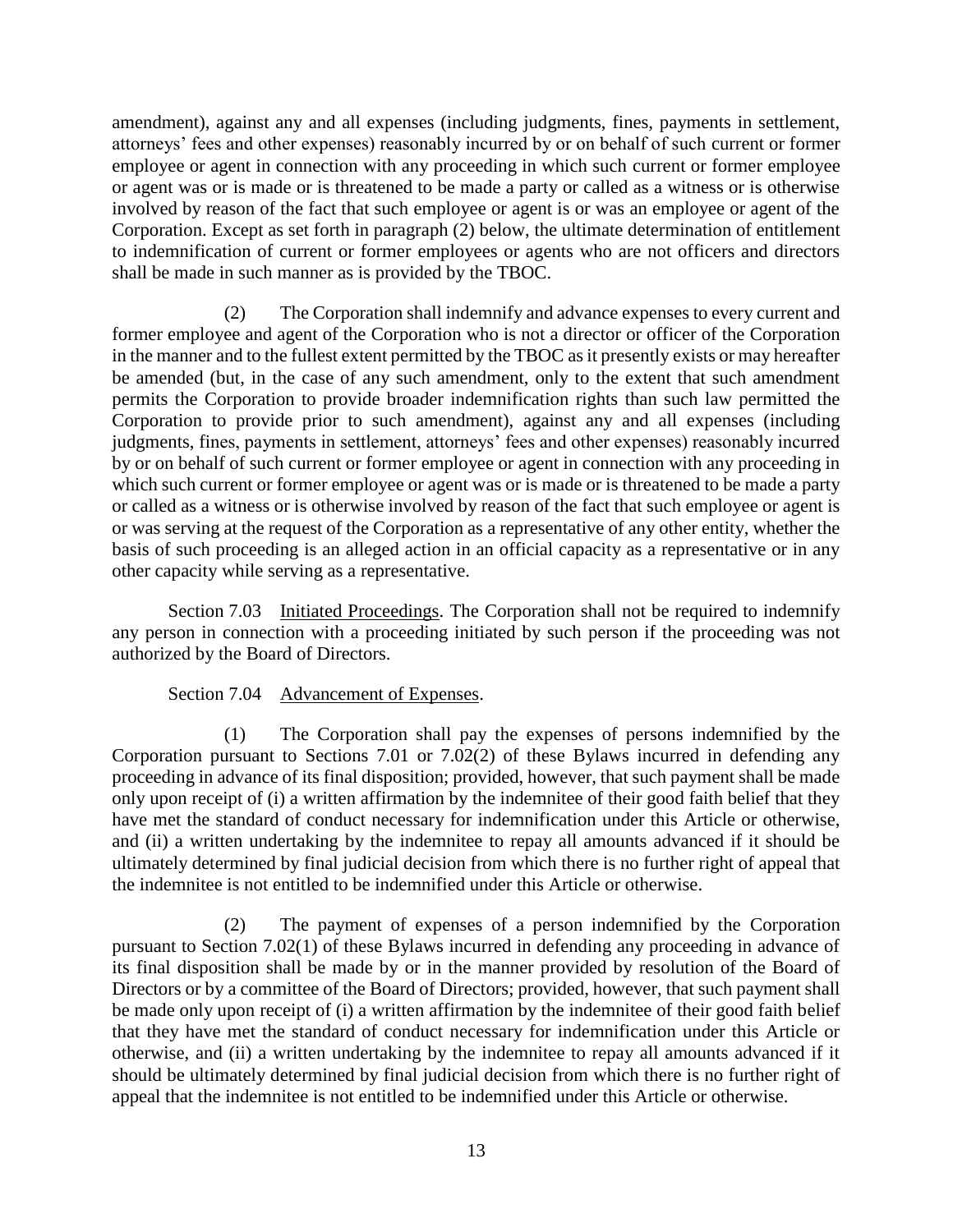Section 7.05 Claims of Expenses. If a claim for indemnification or advancement of expenses by a person indemnified by the Corporation pursuant to Sections 7.01 or 7.02(2) of these Bylaws is not paid in full within ninety (90) days after a written claim therefor has been received by the Corporation, the claimant may file suit to recover the unpaid amount of such claim and, if successful in whole or in part, shall be entitled to be paid the expense of prosecuting such claim. In any such action, the Corporation shall have the burden of proving that the claimant was not entitled to the requested indemnification or advancement of expenses under this Article or otherwise.

Section 7.06 Non Exclusivity of Rights. The rights conferred on any person by this Article shall not be exclusive of any other rights which such person may have or hereafter acquire under any statute, any provision of the Certificate of Formation or of these Bylaws or of any agreement, any vote of shareholders or disinterested directors or otherwise.

Section 7.07 Other Indemnification. The Corporation's obligation, if any, to indemnify any person who was or is serving at its request as a representative of another entity shall be reduced by any amount such person collects as indemnification from such other entity. The Corporation shall not be obligated pursuant to the terms of these Bylaws to make any payment provided under Section 7.02 of amounts otherwise indemnifiable hereunder (or for which advancement is provided hereunder) if and to the extent that the indemnitee has otherwise actually received such payment under any insurance policy, contract, agreement, applicable law or otherwise. In the event of any payment under Section 7.02, the Corporation shall be subrogated to the extent of such payment to all of the rights of recovery of a indemnitee, who shall execute all papers required and take all reasonable action necessary to secure such rights, including execution of such documents as are necessary to enable the Corporation to bring suit to enforce such rights.

Section 7.08 Insurance. The Board of Directors may, to the fullest extent permitted by the TBOC, authorize an appropriate officer or officers to purchase and maintain, at the Corporation's expense, insurance: (i) to reimburse the Corporation for any obligation which it incurs under the provisions of this Article as a result of the indemnification of past, present or future directors, officers, employees and agents who have served in the past, are now serving or in the future will serve on behalf of the Corporation or at the request of the Corporation as a representative of another entity; and (ii) to pay on behalf of or to indemnify such persons against liability in instances in which they may not otherwise be indemnified by the Corporation under the provisions of this Article, whether or not the Corporation would have the power to indemnify such persons against such liability under this Article or otherwise.

Section 7.09 Nature of Rights; Amendment or Repeal. The rights conferred in this Article shall be contract rights that shall continue as to an indemnitee who has ceased to be a director, officer, employee or agent and shall inure to the benefit of such person's heirs, executors, administrators, or other legal representatives. Any repeal or modification of the foregoing provisions of this Article shall be prospective only and shall not adversely affect any right or protection hereunder of any person in respect of any act or omission occurring prior to the time of such repeal or modification.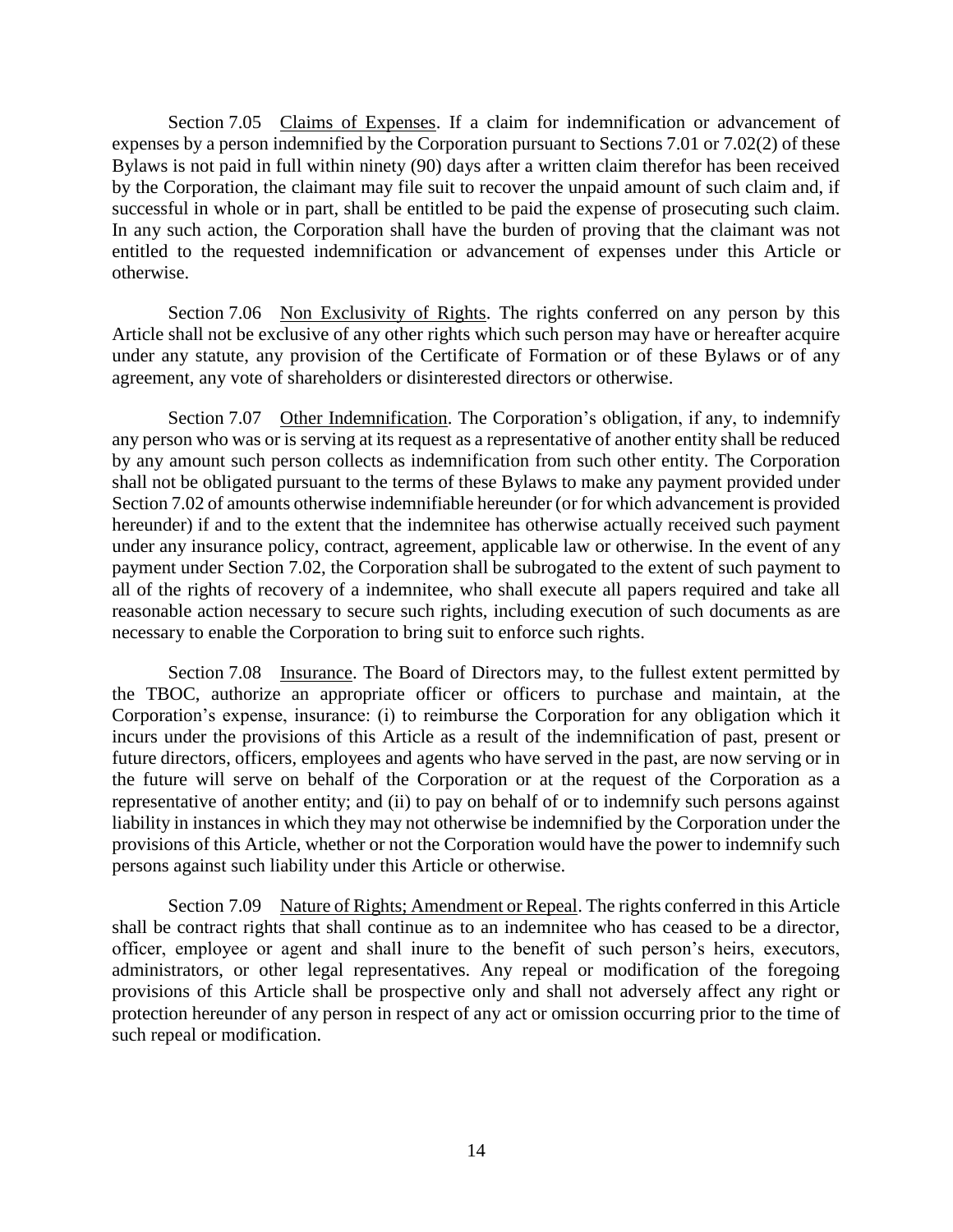### ARTICLE VIII. GENERAL PROVISIONS

Section 8.01 Dividends. The Board of Directors may declare and the Corporation may pay dividends on its outstanding shares in cash, property or its own shares pursuant to law and subject to the provisions of the Certificate of Formation.

Section 8.02 Reserves. The Board of Directors may by resolution create a reserve or reserves out of surplus for any proper purpose or purposes, and may modify or abolish any such reserve in the same manner.

Section 8.03 Books and Records. The Corporation shall keep books and records of account and shall keep minutes of the proceedings of the shareholders, the Board of Directors and each committee of the Board of Directors. The Corporation shall keep at its registered office or, whether within or outside the State of Texas, at its principal place of business or at the office of its transfer agent or registrar, a current record of the original issuance of shares issued by the Corporation and a record of each transfer of those shares that have been presented to the Corporation for registration of transfer. Such records shall contain the names and mailing addresses of all past and current shareholders and the number and class or series of shares issued by the Corporation held by each of them. Any books, records, minutes and share transfer records may be in written paper form or in any other form capable of being converted into written paper form within a reasonable time.

Section 8.04 Checks. All checks or demands for money and notes of the Corporation shall be signed by such officer or officers or such other person or persons as the Board of Directors may from time to time designate.

Section 8.05 Fiscal Year. The fiscal year of the Corporation shall be fixed by the resolution of the Board of Directors.

Section 8.06 Seal. The corporate seal, if any, shall have inscribed thereon the name of the Corporation, the year of its organization and the words "Corporate Seal, Texas." The seal may be used by causing it or a facsimile thereof to be impressed or affixed or in any other manner reproduced.

Section 8.07 Construction. Whenever the context or circumstances so require, for all terms used herein, the masculine shall include the feminine and neuter, and the singular shall include the plural, and vice versa.

Section 8.08 Severability. If any provision of these Bylaws shall be held illegal, invalid or inoperative, then, so far as is reasonable and possible (i) the remainder of these Bylaws shall be and remain legal, valid and operative and (ii) effect shall be given the intent manifested by the provision held illegal, invalid or inoperative and to that end, such illegal, invalid or inoperative provision shall be deemed to have been replaced by a provision that is as similar to such illegal, invalid or inoperative provision as possible and still be legal, valid and operative.